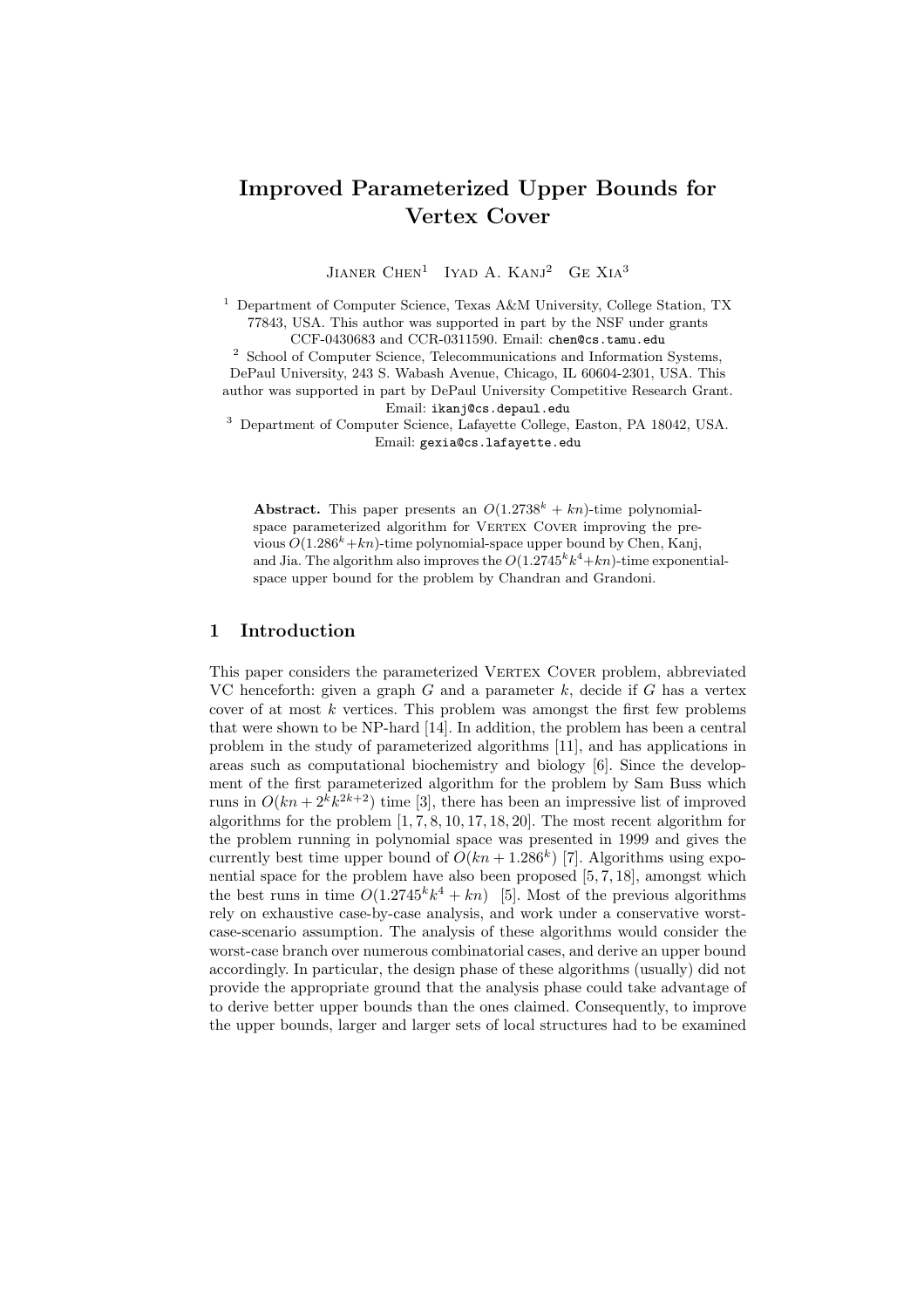and processed differently. Examining these numerous structures and processing them differently on a case-by-case basis became very meticulous, rendering the verification and implementation of these algorithms very complicated and unpractical.

On the other hand, progress has been recently made on deriving computational lower bounds for the problem. It has been shown that unless all SNP problems are solvable in sub-exponential time, there is a constant  $c_0 > 1$  such that VERTEX COVER cannot be solved in time  $c_0^k n^{O(1)}$  [4, 15]. Therefore, from both the algorithmic and the complexity points of view, it becomes important to study how far we can push to lower the constant  $c > 1$ , such that the VC problem can be solved in time  $c^k n^{O(1)}$ .

In this paper we adopt a different approach to improve the time upper bound for the VC problem. Our goal was to design an algorithm that is simple and uniform, and that provides the tools and the ground for an insightful analysis of its running time. We came up with an algorithm that is very simple when compared to the (recent) previous algorithms. The algorithm keeps a list of prioritized "advantageous" structures at its disposal. At each stage it will pick the structure of highest priority (most advantageous structure). Picking such a structure can be easily done following few simple rules. When this structure is picked, the algorithm processes this structure very uniformly, and obliviously, in a way that is almost independent of what the structure is. As a matter of fact, there are only two different ways for processing any structure–that is, only two different branches–that the algorithm needs to distinguish. All the other operations performed by the algorithm are non-branching operations that process certain simple structures in the graph such as degree-1 and degree-2 vertices, and that set the stage for the subsequent branch performed by the algorithm to be efficient. The interleaving and ordering of these operations in the algorithm is very crucial, and is fully exploited by the analysis phase. The analysis phase however is lengthy, showing that regardless of the structure picked, the oblivious branching performed by the algorithm will yield the desired upper bound.

To be able to carry out all the above, a set of new techniques and generalization of some well-known and classical techniques have been introduced. A graph operation that is a generalizations of the folding operation [7], and a graph operation that is a specialization of the struction operation [12], have been developed. These operations help the algorithm remove several simple structures from the graph without the need to perform any branching. This makes analyzing the two branching operations performed in the resulting graph more insightful. The notion of a *tuple*, which was implicitly used by Robson [19], has been fully developed and exploited to prune the search space. Finally we perform a "local" amortized analysis to balance expensive branching operations by combining them with more efficient operations. Being able to perform this local amortized analysis is indebted to the careful interleaving and ordering of the operations in the algorithm, and not to the different way of processing each structure.

The presented algorithm runs in polynomial space, and has its running time bounded by  $O(1.2738^k + kn)$ . This is a significant improvement over the previous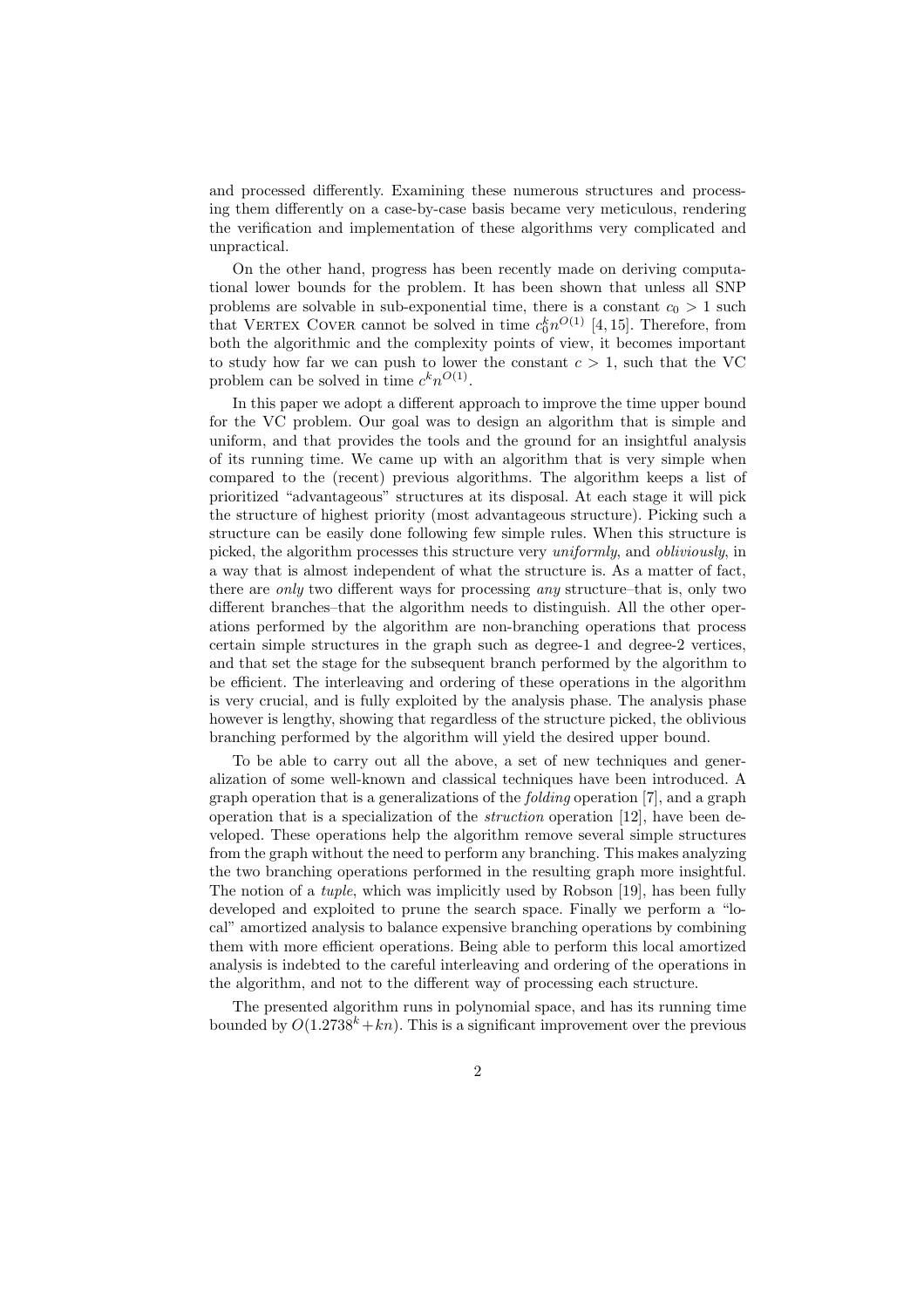polynomial-space algorithm for the problem which runs in  $O(1.286^k + kn)$  time. This also improves the exponential space  $O(1.2745^k k^4 + kn)$ -time algorithm by Chandran and Grandoni [5]. Most of the proofs in this paper are omitted due to lack of space.

# 2 Preliminaries and structural results

For a graph G we denote by  $|G|$  the number of vertices in G. For a vertex v in G we denote by  $N(v)$  the set of neighbors of v,  $N[v]$  the set  $N(v) \cup \{v\}$ , and  $d(v)$  the degree of v in G. For a set of vertices S in G, let  $N(S)$  denote the set of neighbors of the vertices in S, and N[S] the set  $N(S) \cup S$ . Let  $\tau(G)$  denote the size of a minimum vertex cover of  $G$ . The following proposition from [7] is based on a theorem by Nemhauser and Trotter [16], usually referred to as the NT-theorem or the NT-decomposition.

**Proposition 1** ([7]). There is an algorithm of running time  $O(kn + k^3)$  that, given an instance  $(G, k)$  of the VC problem where  $|G| = n$ , constructs another instance  $(G_1, k_1)$  of VC with  $k_1 \leq k$  and  $|G_1| \leq 2k_1$ , such that  $\tau(G) \leq k$  if and only if  $\tau(G_1) \leq k_1$ .

We say that the instance  $(G_1, k_1)$  is the kernel of the instance  $(G, k)$ . The NT-decomposition of  $(G, k)$  into  $(G_1, k_1)$  is said to be non-trivial if  $|G_1| < |G|$ . Proposition 1 allows us to assume, without loss of generality, that in an instance  $(G, k)$  of the VC problem the graph G contains at most 2k vertices.

For two vertices u and v we say that  $(u, v)$  is an *anti-edge* in G if  $(u, v)$  is not an edge in G. Let  $v_0$  be a vertex in G with a set of neighbors  $\{v_1, \dots, v_p\}$ . Construct a graph G' as follows: (1) remove the vertices  $\{v_0, v_1, \dots, v_p\}$  from G and introduce a new node  $v_{ij}$  for every anti-edge  $(v_i, v_j)$  in G where  $0 < i <$  $j \leq p$ ; (2) add an edge  $(v_{ir}, v_{js})$  if  $i = j$  and  $(v_r, v_s)$  is an edge in G; (3) if  $i \neq j$ add an edge  $(v_{ir}, v_{js})$ ; and (4) for every  $u \notin \{v_0, \dots, v_p\}$ , add the edge  $(v_{ij}, u)$  if  $(v_i, u)$  or  $(v_j, u)$  is an edge in G. This completes the construction of G'. We say that the graph  $G'$  is obtained from G by applying the *struction* operation to the vertex  $v_0$  in G [12] (see Figure 1 for an illustration).

**Lemma 1.** Let  $v_0$  be a vertex in G with a set of neighbors  $\{v_1, \dots, v_n\}$ . Suppose that there are at most  $p-1$  anti-edges among the vertices  $\{v_1, \dots, v_p\}$ , and let  $G'$  be the graph obtained from  $G$  by applying the struction operation to the vertex  $v_0$ . Then  $\tau(G') \leq \tau(G) - 1$ .

Two possible scenarios in which the operation will be applied are illustrated in Figure 1. We will assume that we have a subroutine called Struction() that applies the struction operation to a vertex  $v$  in  $G$  whenever this vertex meets the conditions in Lemma 1.

Let I be an independent set in a graph and let  $H = N(I)$ . The structure  $(I, H)$  is called a *crown* [13], if there exists a matching in G that matches H into I. Note that this implies that  $|H| \leq |I|$ . The graph G is said to be *crown-free*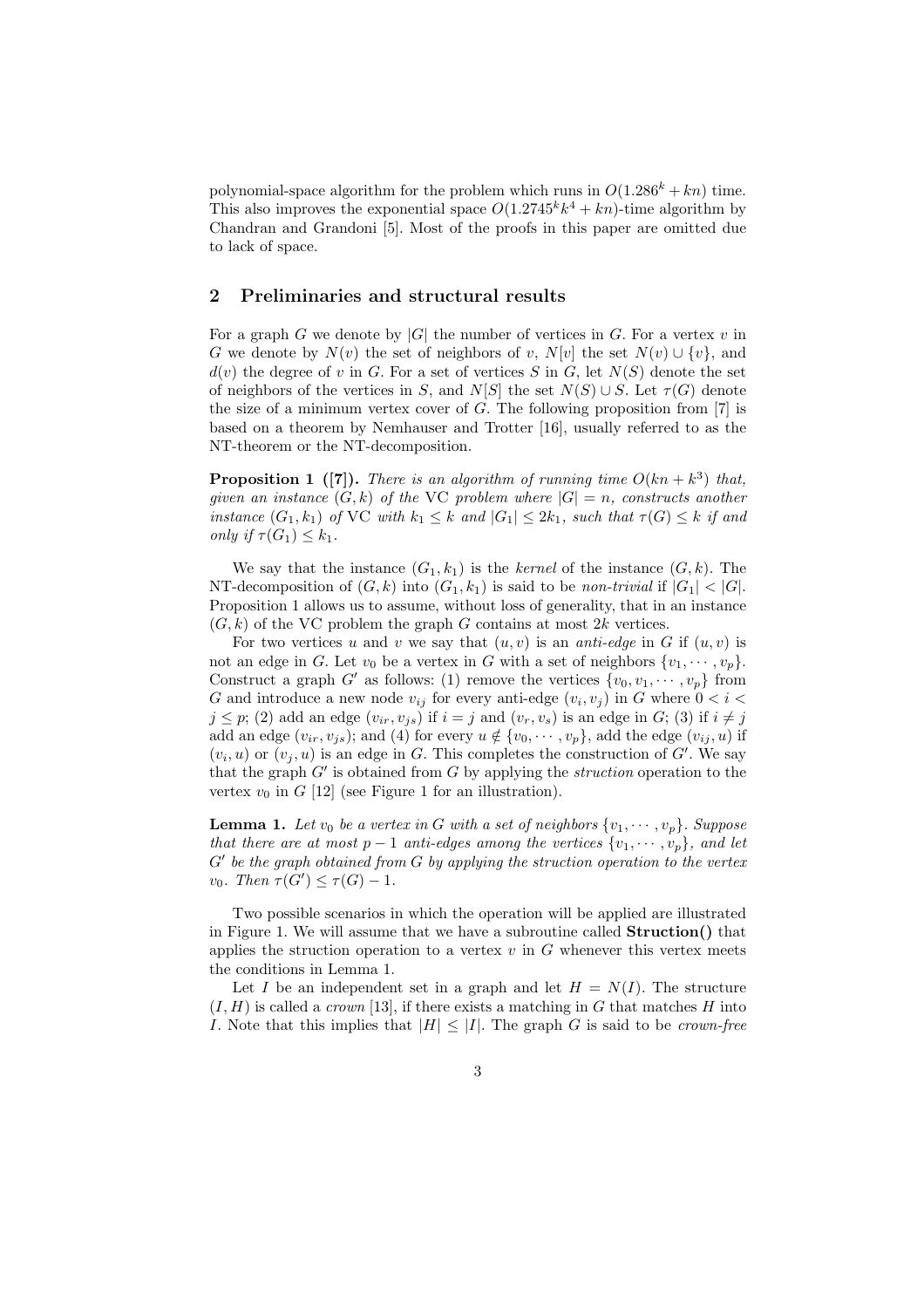

Fig. 1. The struction operation.

if G does not contain any non-trivial crown [9]. It was shown in [9] that G is crown-free if and only if the NT-decomposition of G is trivial. Moreover, it is also well-known [2] that the NT-decomposition yields a non-trivial crown structure when the decomposition itself is non-trivial.

Next we present an operation that generalizes the folding operation introduced in [7].

**Lemma 2.** Let I be an independent set in G and let  $N(I)$  be the set of neighbors of I. Suppose that  $|N(I)| = |I| + 1$ , and that for every subset  $\emptyset \neq S \subseteq I$  we have  $|N(S)| > |S| + 1.$ 

- 1. If the graph induced by  $N(I)$  is not an independent set, then there exists a minimum vertex cover in  $G$  that includes  $N(I)$  and excludes  $I$ .
- 2. If the graph induced by  $N(I)$  is an independent set, let G' be the graph obtained from G by removing  $I \cup N(I)$  and adding a vertex  $u_I$ , then connecting  $u_I$  to every vertex  $v \in G'$  such that v was a neighbor of a vertex  $u \in N(I)$ in G. Then  $\tau(G') = \tau(G) - |I|.$

Let us call a structure  $(I, H = N(I))$  satisfying the conditions in Lemma 2 an almost-crown structure.

**Proposition 2.** Let  $(G, k)$  be an instance of **VC** such that  $|G| \leq 2k$ . Then in  $O(k^3\sqrt{k})$  time we can reduce  $(G, k)$  to an instance  $(G', k')$  with  $|G'| \leq |G|$  and  $k' \leq k$ , such that G' is crown-free, or equivalently G' is kernelized  $(|G'| \leq 2k')$ , and such that an almost-crown structure in  $G'$  has been determined in case such a structure exists.

We will refer to the operation described in Lemma 2 by the *general folding* operation. Two scenarios in which this operation is applicable are given in Figure 2. We will assume that we have a subroutine called General-Fold() that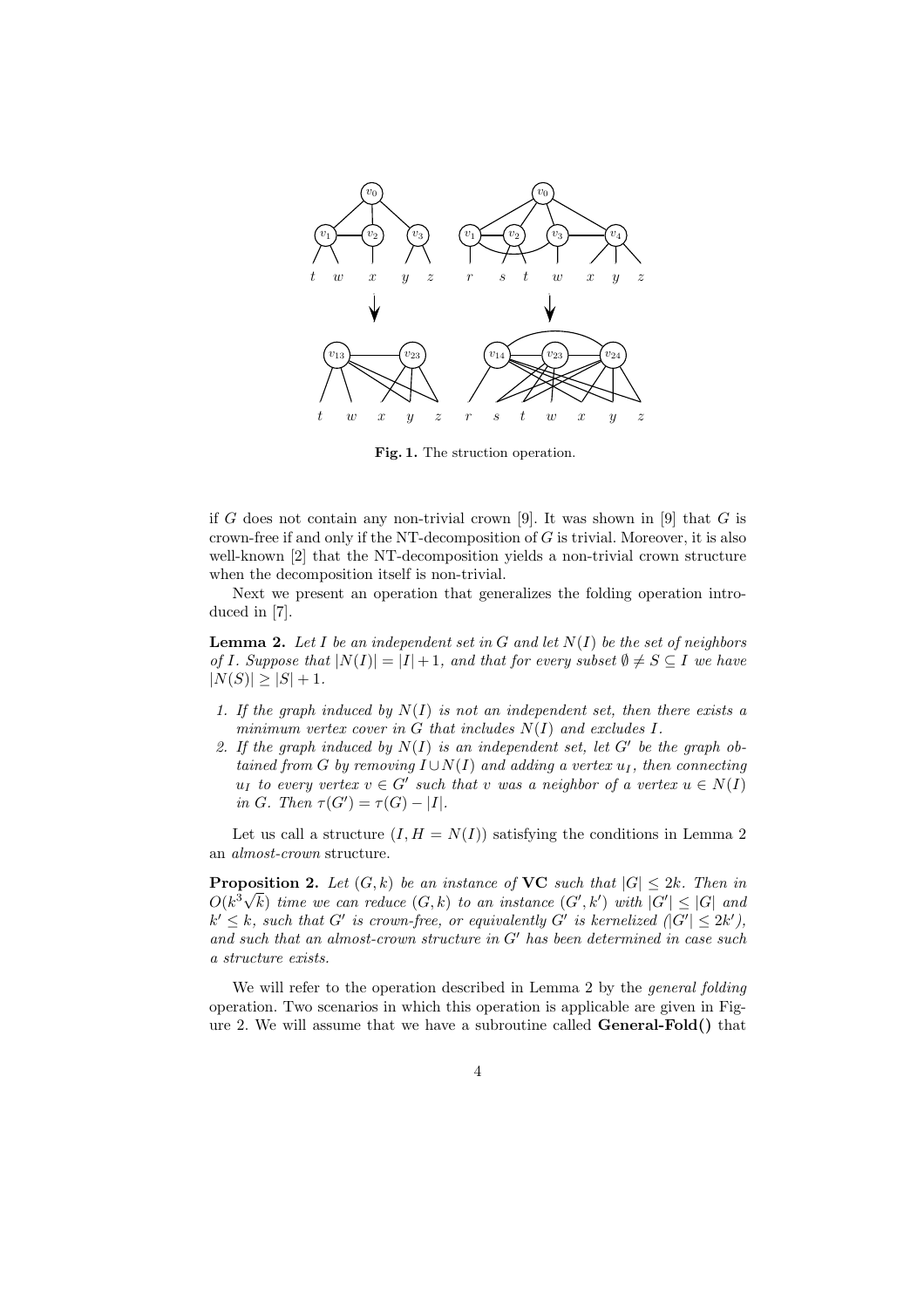searches for a structure in the graph to which the general folding operation applies, and applies the operation to it in case it exists. We always reduce the graph to a crown-free graph while searching for an almost-crown structure in G. Therefore, if the subroutine General-Fold() is not applicable to the graph, i.e., if its application does not change the structure of the graph, then we can assume that the graph is both crown-free and almost-crown free (i.e., does not contain an almost-crown).



Fig. 2. General folding.

# 3 The algorithm

The main algorithm is a branch-and-search process. Each stage of the algorithm starts with an instance  $(G, k)$  of VC, and tries to reduce the parameter k by identifying a set  $S$  of vertices that are entirely contained in a minimum vertex cover of  $G$ , and including the vertex set  $S$  in the objective minimum vertex cover, which will be called the partial cover (or simply the cover) for  $G$ , then recursively works on the reduced instances. We will assume that we have the subroutine **General-Fold** $(G)$  described above, and the subroutine **Struction** $(G)$  which applies the struction operation to G.

If a vertex set  $S$  is identified such that either there is a minimum vertex cover containing the entire  $S$  or there is a minimum vertex cover containing no vertex in  $S$ , then we can *branch* on the set  $S$ . This means that the algorithm constructs two instances of the VC problem, one by including the set  $S$  in the partial cover and the other by excluding the set S from the partial cover, and in the latter case, every vertex that is adjacent to a vertex in S should be included in the partial cover. The algorithm then recursively works on the two reduced instances. If the set S consists of a single vertex  $v$ , then we simply say we branch on v.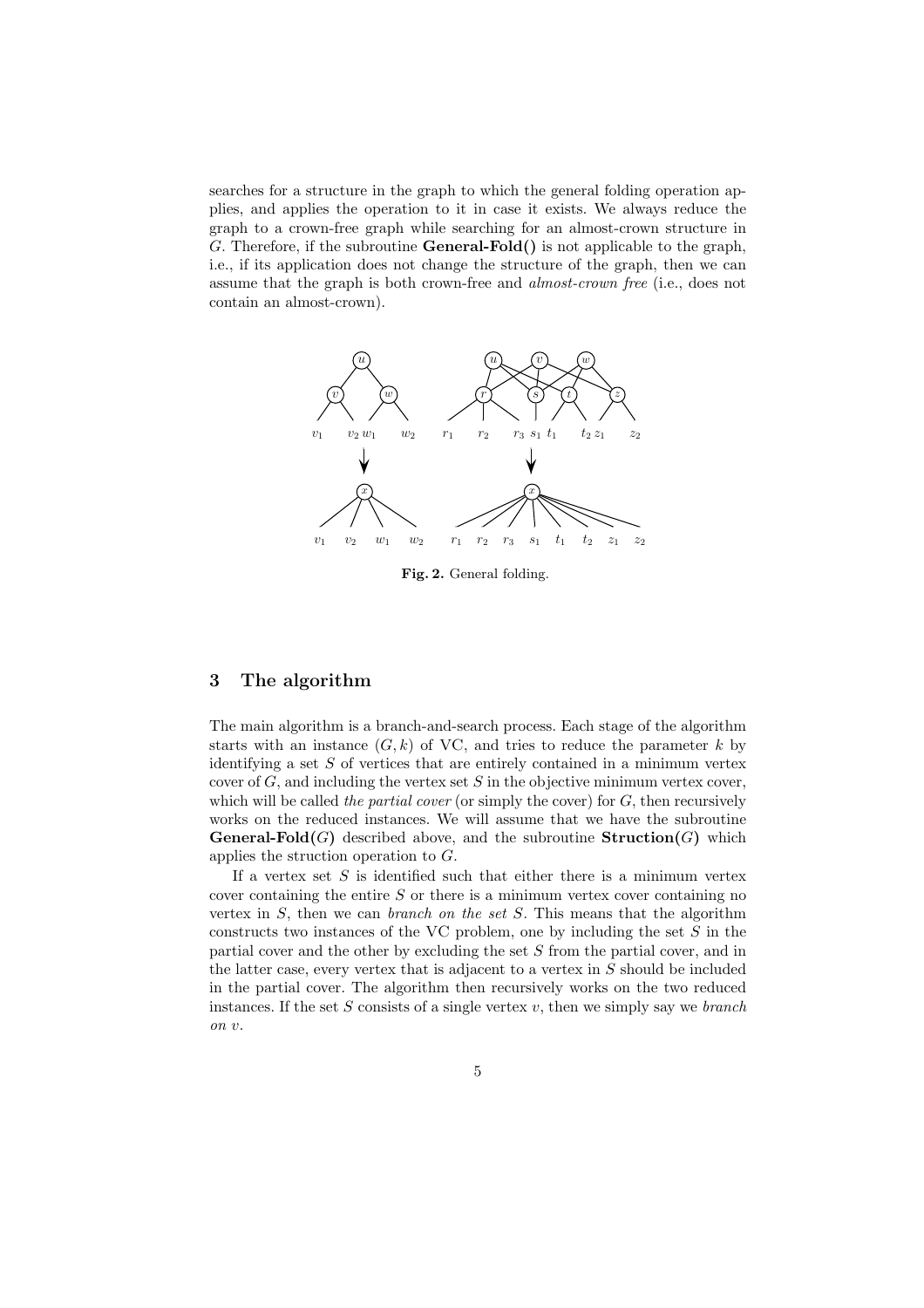#### Definitions and preliminaries

**Proposition 3.** Let v be a vertex in G. Then there exists a minimum vertex cover for G containing  $N(v)$  or at most  $|N(v)|-2$  vertices from  $N(v)$ .

**Proposition 4.** Let u and v be two adjacent vertices in  $G$ . Then there exists a minimum vertex cover for G that includes v or that excludes v and excludes at least another neighbor of u.

A vertex  $u$  is said to be *dominated* by a vertex  $v$ , or alternatively, a vertex  $v$  is said to *dominate* a vertex u, if  $(u, v)$  is an edge in G and  $N(u) \subseteq N[v]$ . A vertex u is said to be *almost-dominated* by a vertex  $v$ , or alternatively, a vertex  $v$  is said to almost-dominate a vertex u, if u and v are non-adjacent and  $|N(u) - N(v)| \leq 1$ .

**Proposition 5.** Let u and v be two vertices in  $G$  such that v dominates u. Then there exists a minimum vertex cover of G containing v.

We define next a structure that allows for efficient branching. A *good pair* is a pair of vertices  $\{u, z\}$  chosen as follows. For a vertex u in G with neighbors  $\{u_1, \dots, u_d\}$ , define its tag, denoted tag(u), to be the vector  $\eta = \langle \eta_1, \dots, \eta_d \rangle$ , where  $\eta_1$  is the degree of the largest-degree neighbor of u,  $\eta_2$  is the degree of the second largest-degree neighbor of u, ..., and  $\eta_d$  is the degree of the smallestdegree neighbor of  $u$ . To choose the first vertex in a good pair, we pick a vertex  $u$ of minimum degree in  $G$  such that the following conditions are satisfied in their respective order.

- (i) The vector  $tag(u)$  is maximum in lexicographic order over  $tag(w)$  for every  $w$  in  $G$  with the same degree as  $u$ .
- (ii) If G is regular, then the number of pairs of vertices  $\{x, y\} \subseteq N(u)$  such that  $y$  is almost-dominated by  $x$  is maximized.
- (*iii*) The number of edges in the subgraph induced by  $N(u)$  is maximized.

Having chosen the first vertex  $u$  in a good pair, to choose the second vertex, we pick a neighbor  $z$  of  $u$  such that the following conditions are satisfied in their respective order.

- (a) If there exist two neighbors of u, say v and w, such that v is almost-dominated by w, then z is almost-dominated by a neighbor of  $u$ .
- (b) The degree of z is maximum among all neighbors of u satisfying part (a) above. (Note that if no vertex in  $N(u)$  is almost-dominated by another vertex in  $N(u)$ , then (a) is vacuously satisfied by every vertex in  $N(u)$ , and z will be a neighbor of  $u$  of maximum degree.)
- (c) The degree of z in the subgraph induced by  $N(u)$  is minimum among all vertices satisfying (a) and (b) above. (That is,  $z$  is adjacent to the least number of neighbors of  $u$ .)
- (d) The number of shared neighbors between  $z$  and a neighbor of u is maximized over all neighbors of  $u$  satisfying  $(a)$ ,  $(b)$ , and  $(c)$  above.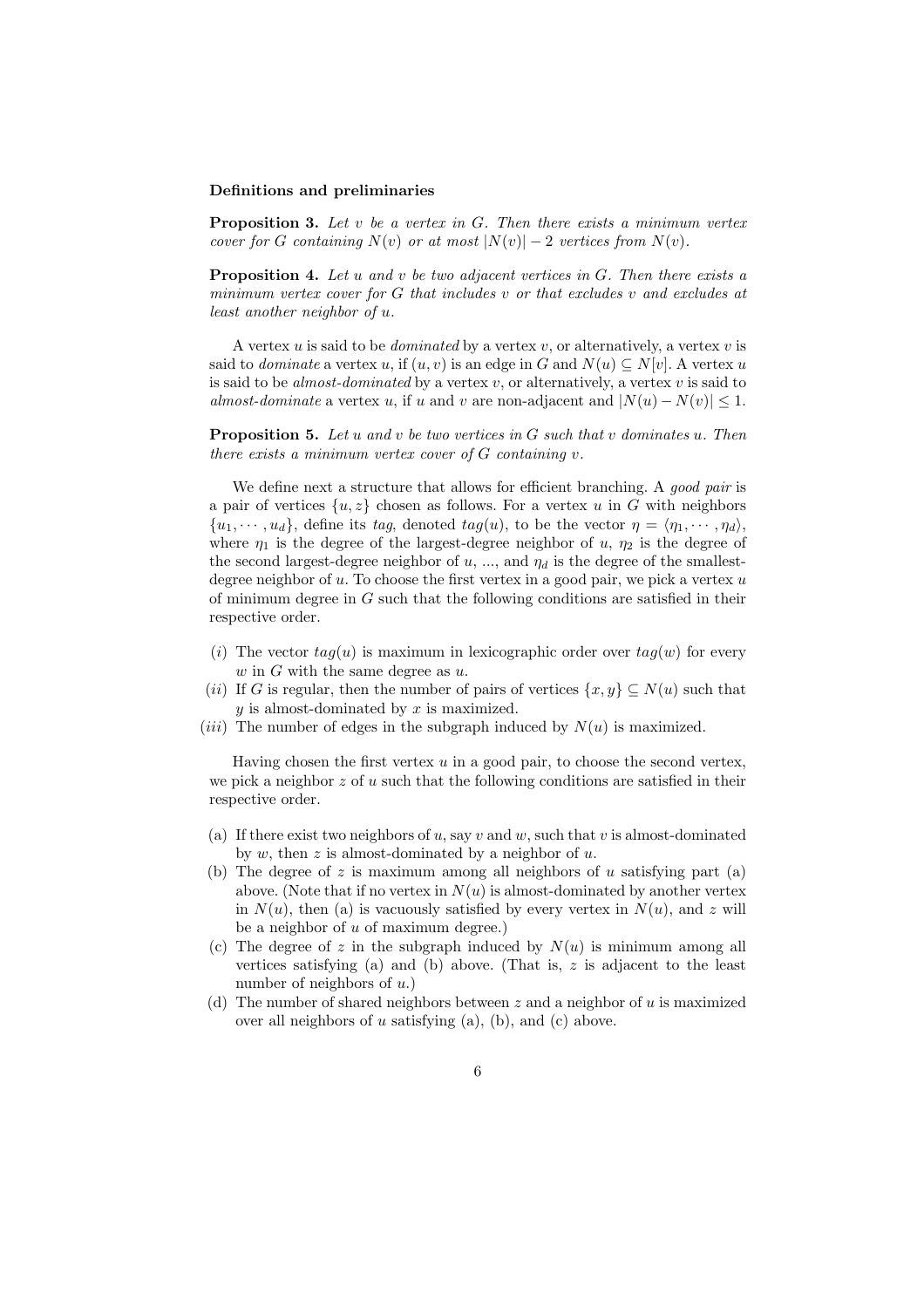#### Tuples

Tuples will play a very crucial role in the algorithm by helping to reduce the search space. We define the notion of tuples next and describe how they will be updated and processed by the algorithm.

**Definition and intuition** A tuple is a pair  $(S, q)$  where S is a set of vertices and  $q$  is an integer. The tuple will represent the information that in the instance of the problem  $(G, k)$  we can look for a minimum vertex cover for G excluding at least  $q$  vertices from  $S$ . This information will help the algorithm prune the search tree. The algorithm will only consider tuples  $(S, q)$  with  $q \leq 2$ , so we will only focus on such tuples here. A tuple  $(S, q)$ , where  $S = \{u, v\}$ , is called a 2-tuple if it satisfies the following conditions: (1)  $q = 1$ , (2)  $d(u) \geq d(v) \geq 1$ , and (3) u and v are non-adjacent. A 2-tuple  $({u, v}, 1)$  is a *strong-2-tuple* if it satisfies the additional condition:  $d(u) \geq 4$  and  $d(v) \geq 4$ , or  $2 \leq d(u) \leq 3$  and  $2 < d(v) < 3$ .

To see how tuples can be used to prune the search space, suppose that the algorithm branches on a vertex z with a set of neighbors  $N(z)$ . By Proposition 3, there exists a minimum vertex cover in G that contains  $N(z)$ , or that excludes at least two vertices from  $N(z)$ . Therefore, when the algorithm branches on  $z$ , on the side of the branch where  $z$  is included, we can restrict our search to a minimum vertex cover that excludes at least two neighbors of  $N(z)$ , and we know that this is safe because if such a minimum vertex cover does not exist, then on the other side of the branch where  $N(z)$  has been included the algorithm will still be able to find a minimum vertex cover. Consequently, on the side of the branch where  $z$  is included, we can work under the assumption that at least two vertices in  $N(z)$  must be excluded. This working assumption will be stipulated by creating the tuple  $(N(z), q = 2)$ . This information will be used by the algorithm to render the branching more efficient. Similarly, if the algorithm branches on a vertex  $z$  with a neighbor  $u$ , by Proposition 4, either there exists a minimum vertex cover in  $G$  that includes  $z$ , or there exists a minimum vertex cover in  $G$  that excludes  $z$  and excludes at least another neighbor of  $u$ . Therefore, on the side of the branch where  $z$  is excluded, we can restrict our search to a minimum vertex cover that excludes at least two vertices in  $N(u)$  $(z$  and another vertex in  $N(u)$ . This working assumption can be stipulated by creating the tuple  $(N(u), q = 2)$ . Note that after the removal of  $z \in N(u)$  from the graph, the created tuple  $(N(u), q = 2)$  will be updated as discussed in the next section.

**Updating tuples** Let  $(S, q)$  be a tuple. If  $q = 0$  then the tuple S will be removed because the information represented by  $(S, q)$  is satisfied by any minimum vertex cover. If one of the vertices in  $S$  is removed and is excluded from the cover, then the tuple is modified by removing the vertex from  $S$  and decrementing  $q$  by 1. The correctness of this step can be seen as follows. Suppose that a vertex  $u \in S$ has been excluded from the cover. If there exists a minimum vertex cover C that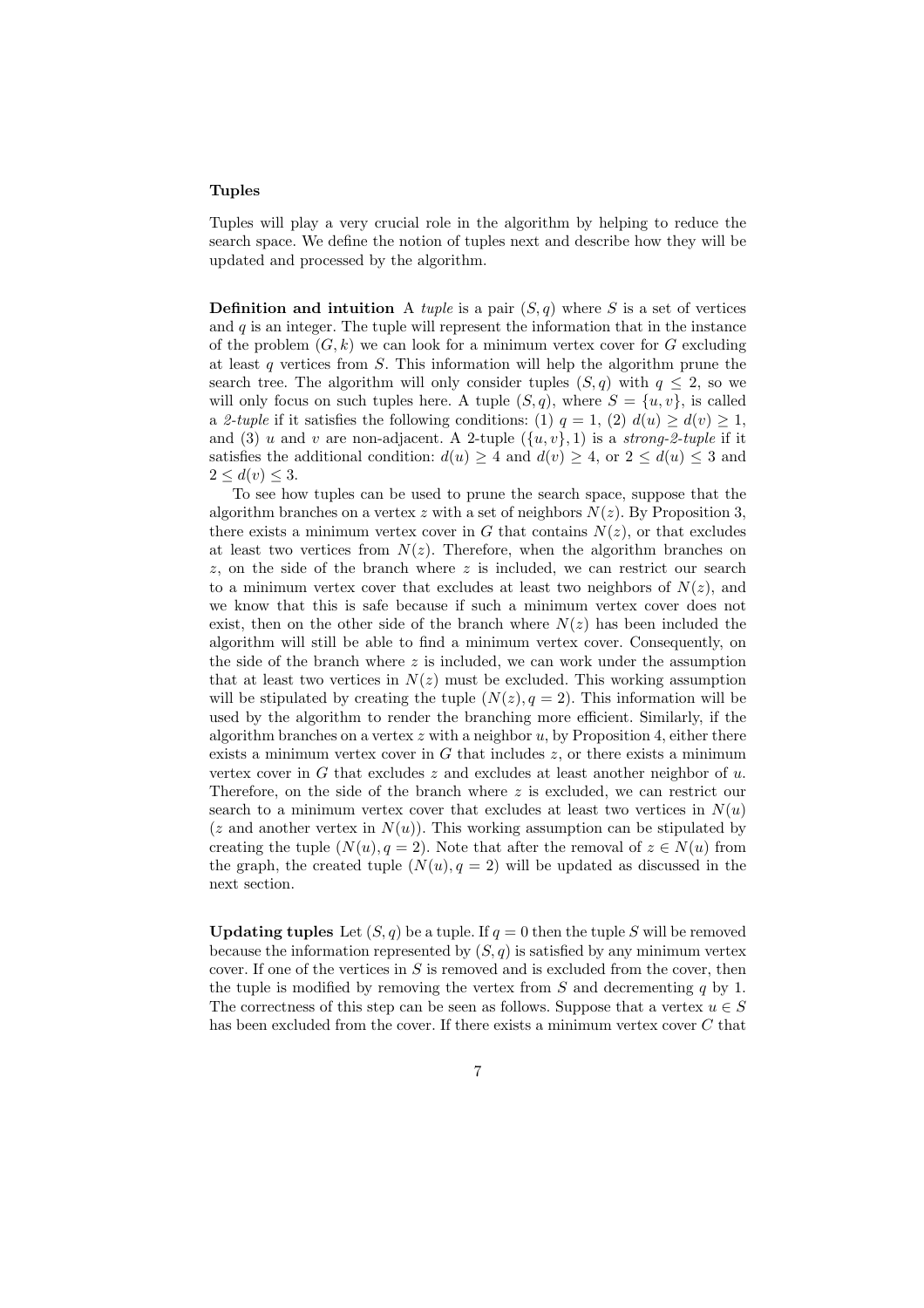excludes at least q vertices from S, then C excludes at least  $q-1$  vertices from  $S - \{u\}$ . Therefore the above update to the tuple is valid. If a vertex  $u \in S$ is removed from the graph by including it in the cover, the vertex is removed from  $S$  and  $q$  is kept unchanged. The justification of this step follows from the argument that if there exists a minimum vertex cover  $C$  that includes  $u$  and excludes at least q vertices from S, then C must exclude q vertices from  $S - \{u\}$ (note that the validity of the inclusion of  $u$  in the cover is taken care of by the correctness of the steps performed by the algorithm when it includes  $u$  in the cover).

Since a tuple imposes certain constraints on the minimum vertex cover sought, one needs to be careful that the constraints imposed by the creation of a tuple do not conflict with the conditions imposed by other operations of the algorithm. The other operations that do impose constraints on the minimum vertex cover sought are the creation of (other) tuples, the struction operation, and the general folding operation. For example, the general folding operation assumes that when we are looking for a minimum vertex cover, we can look for one that either contains the set I or the set  $N(I)$  in the structure  $(I, N(I))$ . This is mainly the reason why the set  $N(I)$  can be folded. If the general folding operation is applied, then this constraint imposed by the operation on the minimum vertex cover might conflict with the constraints imposed by a certain tuple. Therefore, to be on the safe side, when we decide to apply the struction or the general folding operations, we will invalidate all the constraints imposed by the tuples. That is, we will basically remove all the tuples. The decision on whether to apply the general folding or the struction operations will be based on the reduction in the parameter resulting from applying these operations. Therefore, we will have two subroutines Conditional Struction and Conditional General Fold that will apply the struction and general folding operations, respectively. These subroutines will be applied when the gain (reduction in the parameter) resulting from the application of either operation surpasses that resulting from branching on a certain tuple (in case it exists), which will be invalidated after the execution of these operations.

The tuples need to be updated as described above after each operation of the algorithm. We will assume that this step is performed implicitly by the algorithm after each operation.

Storing and branching on 2-tuples When the algorithm creates tuples it will use them to generate 2-tuples using very simple rules described in steps a.2 and a.3 of the subroutine Reducing in Figure 3. Steps a.2 and a.3 of Reducing disintegrate a tuple into smaller tuples. During this process, some vertices might be determined to be in a minimum vertex cover by step a.4 of Reducing. For example, if  $(S = {u, w, z}, 1)$  is a tuple, then this tuple imposes the constraint that we can look for a minimum vertex cover that excludes at least one vertex from  $S$ . Now if a vertex  $v$  is a common neighbor of  $u, w$ , and  $z$ , then  $v$  can be included in a minimum vertex cover satisfying the constraint imposed by the tuple because one of the vertices in S has to be excluded from such a cover.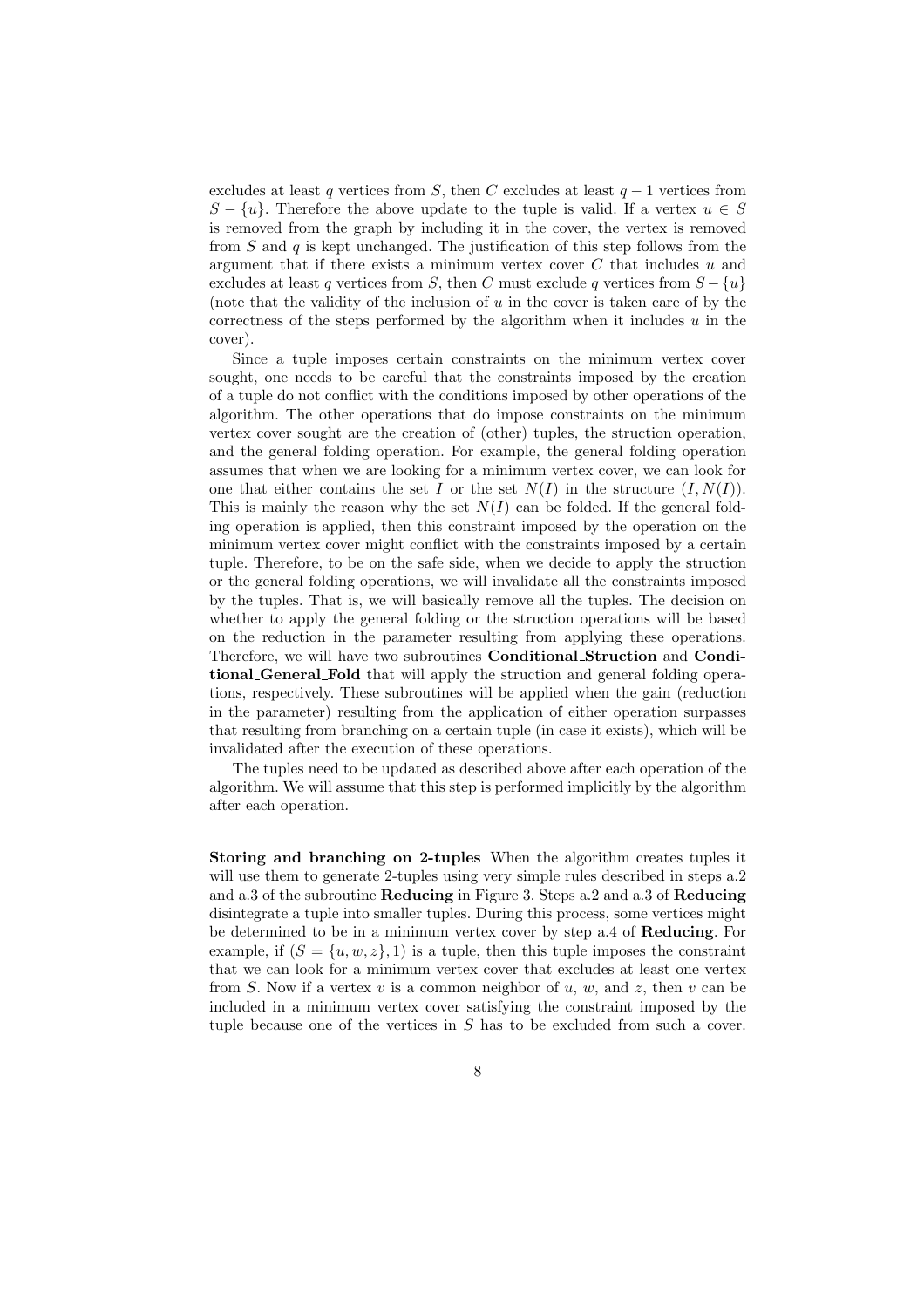Therefore  $v$  will be included by step a.4. Since steps a.2 and a.3 derive more tuples from the tuple  $S$ , we need to make sure that the constraints imposed by the tuples generated in these two steps are consistent.

The algorithm, however, creates new tuples when branching. Therefore, if we maintain existing tuples, then the constraints imposed by the newly generated tuples may conflict with those imposed by existing ones. To overcome this hurdle, and since the algorithm only processes 2-tuples, when the subroutine Reducing finishes processing the tuples in step a, we will maintain only one 2-tuple and invalidate the rest. Therefore, if 2-tuples exist after step a of Reducing, we will pick any strong 2-tuple in case a strong 2-tuple exists and invalidate the rest, or we will pick any 2-tuple and invalidate the rest, otherwise. Since when the algorithm branches it considers 2-tuples first (if they exist), this ensures that when the algorithm creates a new tuple in the next branch, it will have destroyed the only existing tuple when it branched on it. Therefore, after step a of Reducing, we will assume that at most one 2-tuple exists.

The algorithm only processes 2-tuples of the form  $(S, 1)$ . A 2-tuple of the form  $({u, z}, 1)$  stipulates that at least one vertex in  ${u, z}$  must be excluded from the cover. This means that if  $u$  is included in the cover then  $z$  should be excluded, and hence  $N(z)$  must be included; similarly, if z is included in the cover then u should be excluded, and  $N(u)$  must be included. Let  $(S = \{u, z\}, 1)$ be a 2-tuple. When the algorithm branches on a vertex in this two tuple, this vertex is picked as follows. If there is a vertex  $w \in S = \{u, z\}$  such that w has a neighbor u' where u' is almost-dominated by the vertex in  $S - \{w\}$ , then the algorithm will branch on the vertex in  $S - \{w\}$  (that is, if there is a vertex in  $S$  with a neighbor that is almost-dominated by the other vertex in  $S$ , then the algorithm will pick the other vertex in  $S$ ). Otherwise, it will pick a vertex in  $S$ arbitrarily and branch on it. Without loss of generality, we will always assume that the vertex in the 2-tuple  $S = \{u, z\}$  that the algorithm branches on is z. The algorithm can be made anonymous to this choice by ordering the vertices in a 2-tuple as described above whenever the 2-tuple is created.

### The algorithm VC

A tuple, a good pair, or a vertex of degree at least seven, will be referred to by the word *structure*. The algorithm will maintain a list of structures  $\mathcal{T}$ , and then it will pick a structure and processes it. The structures in  $T$  will be considered in a certain (sorted) order according to their priorities. We will assume that the algorithm implicitly updates the structures in  $\mathcal T$  and their priorities after each operation. We give below a comprehensive list of the structures  $\Gamma$  that can exist at a certain point in  $\mathcal T$  listed in a non-increasing order of their priorities.

- $1 \, \Gamma$  is a strong 2-tuple.
- 2  $\Gamma$  is a 2-tuple.
- 3  $\Gamma$  is a good pair  $(u, z)$  where  $d(u) = 3$  and the neighbors of u are degree-5 vertices such that no two of them share any common neighbors besides u.
- 4  $\Gamma$  is a good pair  $(u, z)$  where  $d(u) = 3$  and  $d(z) \geq 5$ .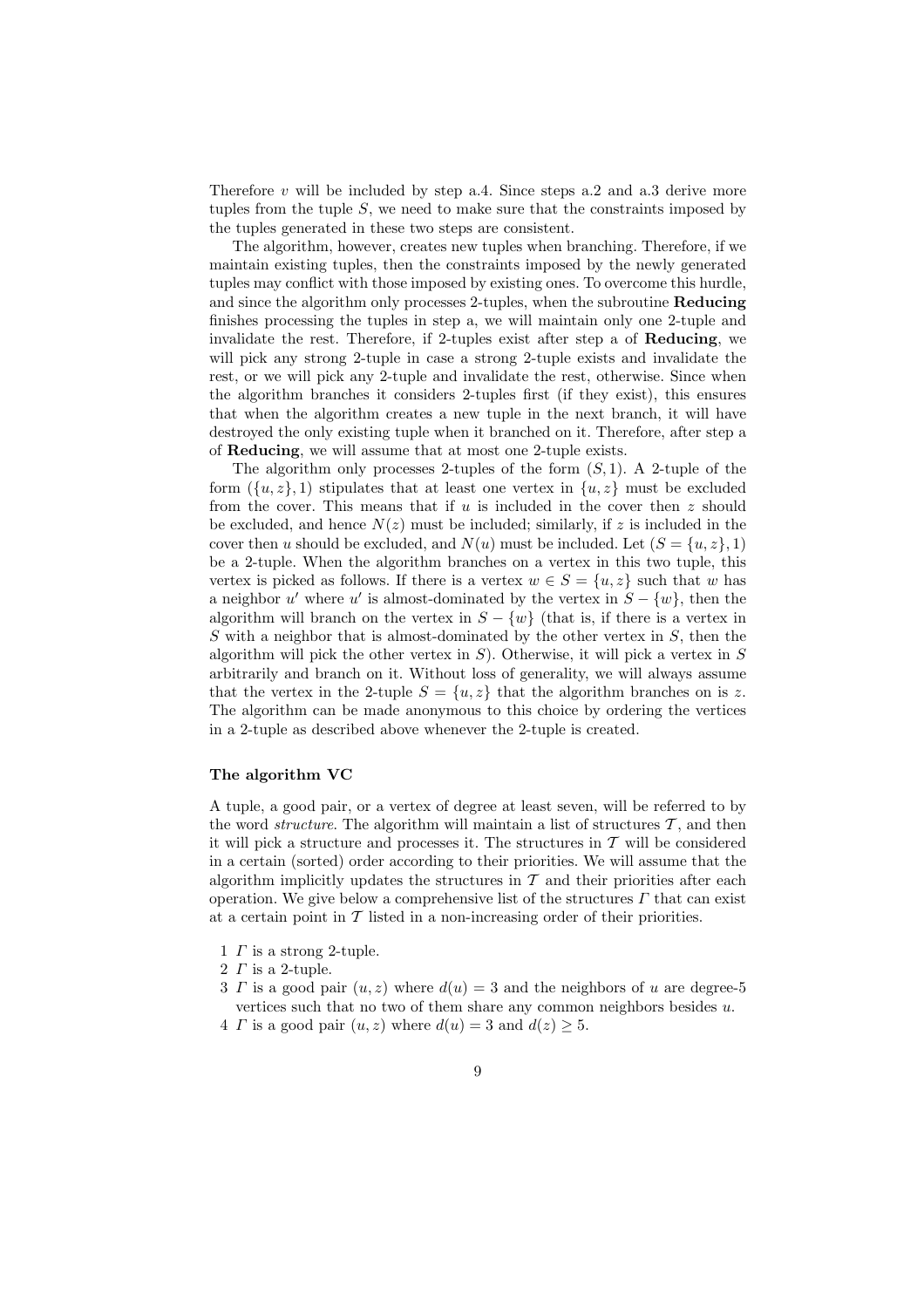- 5  $\Gamma$  is a good pair  $(u, z)$  where  $d(u) = 3$  and  $d(z) \geq 4$ .
- 6  $\Gamma$  is a good pair  $(u, z)$  where  $d(u) = 4$ , u has at least three degree-5 neighbors, and the graph induced by  $N(u)$  contains at least one edge (i.e., there is at least one edge among the neighbors of u).
- 7  $\Gamma$  is a good pair  $(u, z)$  where  $d(u) = 4$  and all the neighbors of u are degree-5 vertices such that no two of them share a neighbor other than u.
- 8 *Γ* is a vertex *z* with  $d(z) \geq 8$ .
- 9 *Γ* is a good pair  $(u, z)$  where  $d(u) = 4$  and  $d(z) \ge 5$ .
- 10  $\Gamma$  is a good pair  $(u, z)$  where  $d(u) = 5$  and  $d(z) \geq 6$ .
- 11  $\Gamma$  is a vertex z such that  $d(z) \geq 7$ .
- 12 Γ is any good pair other than the ones appearing in 1–11 above.

The above list gives the structures that could exist in  $\mathcal T$  and their respective priorities. Moreover, the above list is comprehensive in the sense that for any non-empty graph G, G must contain one of the structures listed above, and the algorithm will have a structure to process.

The algorithm will return the size of a minimum vertex cover in case this size is bounded by  $k$ , or otherwise it will reject. The algorithm can be easily modified to return the desired minimum vertex cover itself in case it has size bounded by  $k$ . We present the algorithm and prove its correctness next, and we analyze its running time in the next section. The algorithm is given in Figure 3. Note that the algorithm performs only two branches regardless of the structure picked, which are the ones given in step 3 of the algorithm.

Theorem 1. The algorithm VC is correct.

## 4 Analysis of the algorithm

Since the algorithm is a branch-and-bound process, its execution can be depicted by a search tree. The running time of the algorithm is proportional to the number of leaves in the search tree, multiplied by the time spent along each such path. Therefore, the main step in the analysis of the algorithm is deriving an upper bound on the number of leaves in the search tree. We have the following theorem whose proof is inductive and lengthy.

Theorem 2. The number of leaves in the search tree of the algorithm VC on an instance  $(G, k)$  where G is a connected graph is upper bounded by 1.2738<sup>k</sup>.

**Theorem 3.** The VC problem can be solved in  $O(1.2738^k + kn)$  time.

## References

- 1. R. Balasubramanian, M. Fellows, and V. Raman. An improved fixed parameter algorithm for Vertex Cover. Information Processing Letters, 65:163–168, 1998.
- 2. R. Bar-Yehuda and S. Even. A local-ratio theorem for approximating the Weighted Vertex Cover problem. Annals of Discrete Mathematics, 25:27–46, 1985.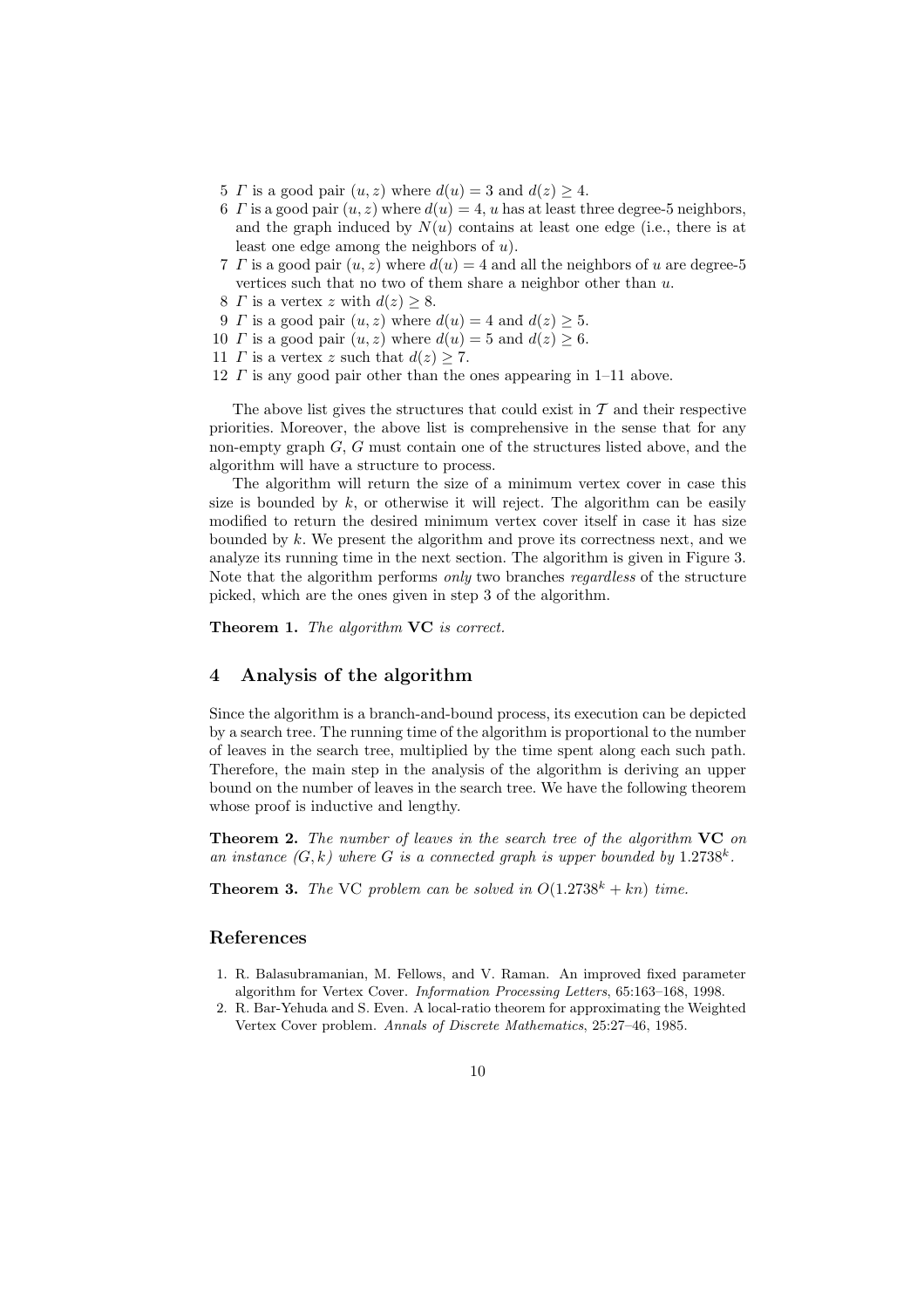#### $VC(G, \mathcal{T}, k)$

Input: a graph  $G$ , a set  $T$  of tuples, and a positive integer  $k$ .

- Output: the size of a minimum vertex cover of  $G$  if the size is bounded by  $k$ ; report failure otherwise.
- 0. if  $|G| > 0$  and  $k = 0$  then reject;
- 1. apply Reducing;
- 2. pick a structure  $\Gamma$  of highest priority;
- 3. if ( $\Gamma$  is a 2-tuple  $({u, z}, 1)$ ) or ( $\Gamma$  is a good pair  $(u, z)$  where z is almost-dominated by a vertex  $v \in N(u)$ ) or (*Γ* is a vertex z with  $d(z) \geq 7$ ) then return
	- $\min\{1+\mathbf{VC}(G-z,\mathcal{T}\cup(N(z),2),k-1), d(z)+\mathbf{VC}(G-N[z],\mathcal{T},k-d(z))\};$ else /\* Γ is a good pair  $(u, z)$  where z is not almost-dominated by by any vertex in  $N(u)$  \*/ return

$$
\min\{1+\mathbf{VC}(G-z,T,k-1),\,d(z)+\mathbf{VC}(G-N[z],\mathcal{T}\cup(N(u),2),k-d(z))\};
$$

### Reducing

a. for each tuple  $(S, q) \in \mathcal{T}$  do

- a.1. if  $|S| < q$  then reject;
- a.2. for every vertex  $u \in S$  do  $\mathcal{T} = \mathcal{T} \cup \{(S \{u\}, q 1)\};\$
- a.3. if S is not an independent set then
	- $\mathcal{T} = \mathcal{T} \cup (\bigcup_{(u,v)\in E, u,v\in S} \{(S \{u,v\}, q-1)\});$
- a.4. if there exists  $v \in G$  such that  $|N(v) \cap S| \geq |S| q + 1$  then return  $(1+{\bf VC}(G-v,T,k-1));$  exit;
- b. if Conditional General  $\text{Fold}(G)$  or Conditional Struction(G) in the given order is applicable then apply it; exit;
- c. if there are vertices  $u$  and  $v$  in  $G$  such that  $v$  dominates  $u$  then return  $(1+ \mathbf{VC}(G-v, \mathcal{T}, k-1))$ ; exit;

## Conditional General Fold

if there exists a strong 2-tuple  $({u, z}, 1)$  in T then

- if the repeated application of General Fold reduces the parameter by at least 2 then apply it repeatedly;
- else if the application of General-Fold reduces the parameter by 1 and  $(d(u) < 4)$ 
	- then apply it until it is no longer applicable;

else apply General-Fold until it is no longer applicable;

## Conditional Struction

if there exists a strong 2-tuple  $\{u, v\}$  in T then

- if there exists  $w \in \{u, v\}$  such that  $d(w) = 3$  and the **Struction** is applicable to  $w$  then apply it;
- else if there exists a vertex  $u \in G$  where  $d(u) = 3$  or  $d(u) = 4$  and such that the **Struction** is applicable to  $u$  then apply it;

Fig. 3. The algorithm VC.